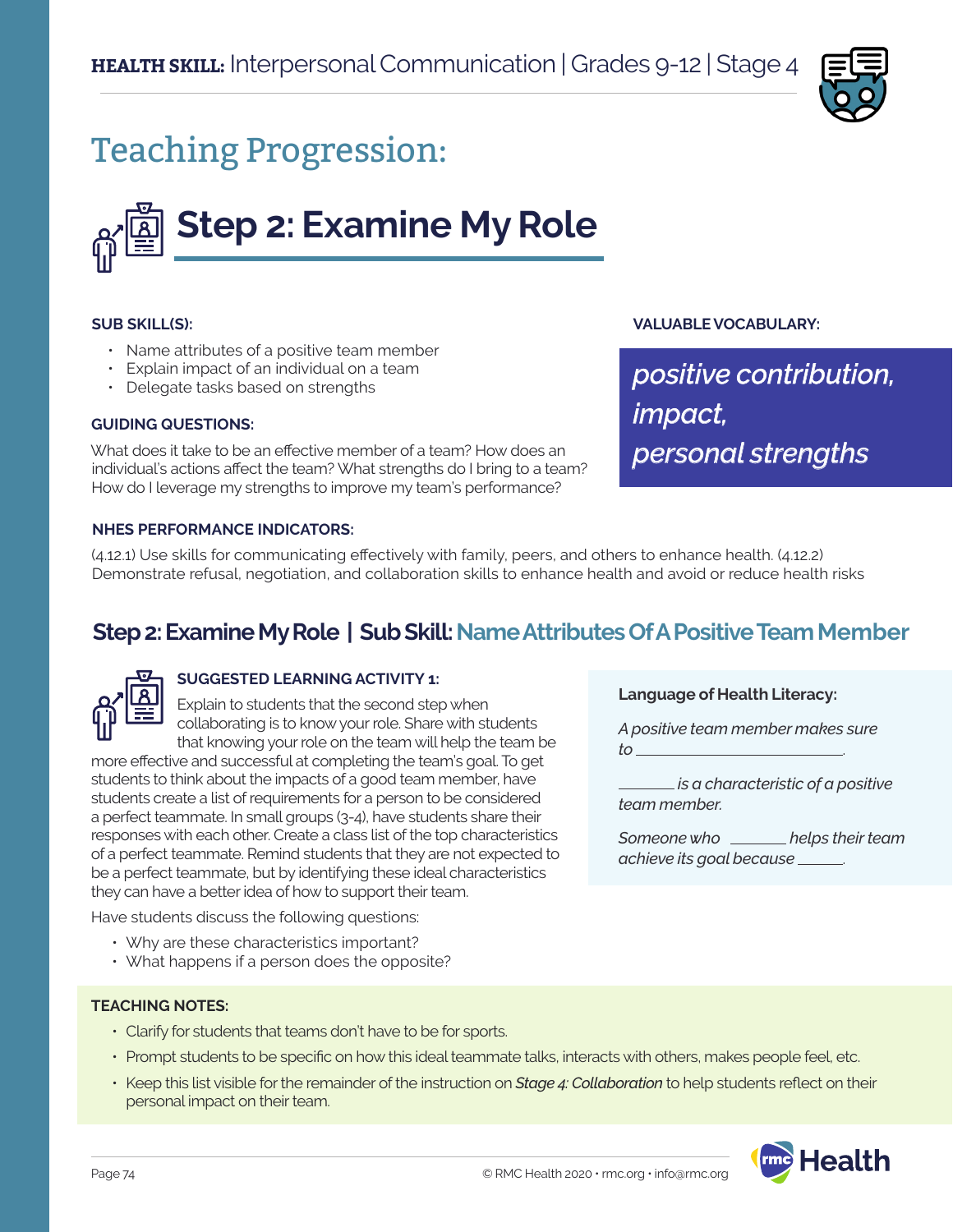

# Teaching Progression: **Step 2 | Examine My Role (Cont.)**

# **Step 2: Examine My Role Sub Skill: Explain Impact Of An Individual On A Team**



# **SUGGESTED LEARNING ACTIVITY 1:**

Explain to students that they will start to analyze their personal role on a team and the impact that

they have on a team. Tell students that all team members contribute to the success or failure of a team, and that each person needs to clearly understand their role and impact on the team.

Place students in pairs and give students scenarios of people their age facing positive and negative situations with team members. For **Language of Health Literacy:**

 *impacts a team by* .

*When does* , *it impacts the team* 

*because* .

 $h$ elps the team to <u>because</u>

 $n$  hurts the team's ability to <u>cannect because</u>

each scenario, have students determine the team member's behavior and the impact of the individual's behavior.

When students complete the activity, have students reflect by answering the following questions:

- How can one person impact the entire team's performance?
- How do you hope to impact your teams?

#### **TEACHING NOTES:**

- Include examples of issues many teams face. For example, include scenarios of someone not listening, someone being bossy, someone not doing or caring about the work, etc.
- Include examples of positive behaviors as well. For example, include scenarios focusing on someone cleaning up at the end of an activity, keeping time, recording ideas, etc.
- Model and provide the *Language of Health Literacy* to support students' explanations of how individual behaviors impact a team.